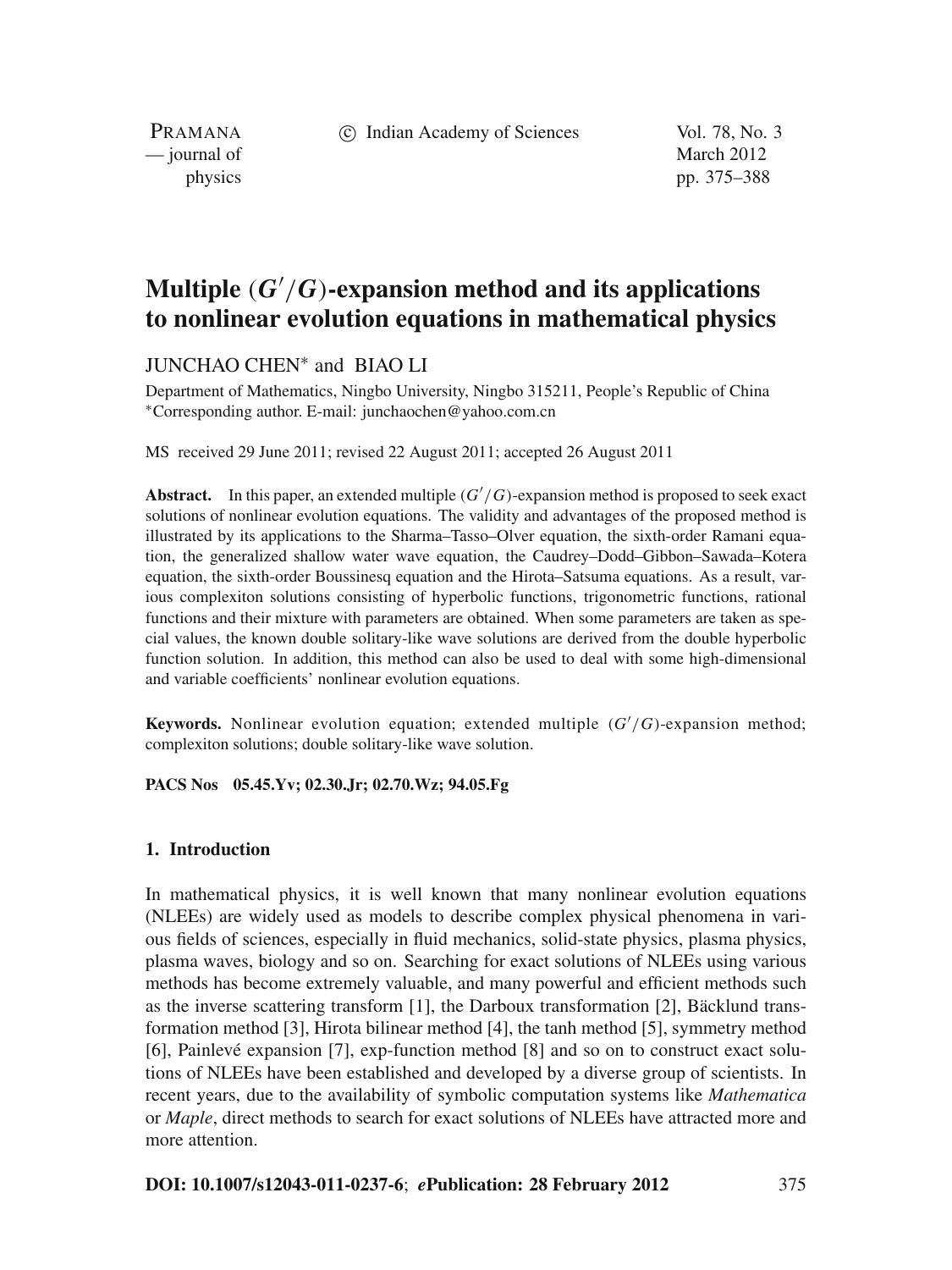### *Junchao Chen and Biao Li*

Most recently, Wang *et al* [9] introduced an expansion technique called the (*G* /*G*) expansion method and they demonstrated that it is a powerful technique for seeking analytic solutions of NLEEs. Making use of this method, some useful studies of various equations also appeared in  $[10–21]$ . A generalization of the method was given by Zhang *et al* [22,23]. Also, Zhang *et al* [24] made further extension of the method for the evolution equations with variable coefficients. Zhang *et al* [25–28] devised an algorithm for using the method to solve nonlinear differential-difference equations. A new application of this method to some special NLEEs, the balance numbers of which are not positive integers, have been explored [29]. Several other extended methods which supposed different forms of solution of a given NLEE and depended on different auxiliary linear ordinary differential equation (LODE) were also developed [30–32]. However, we find that (*G* /*G*)-expansion method can be improved to construct multiple solitary wave solutions of some NLEEs.

The rest of this paper is organized as follows. In §2, a description of the extended multiple (*G* /*G*)-expansion method is given in detail. In §3, the applications of our method to the Sharma–Tasso–Olver equation, the sixth-order Ramani equation, the generalized shallow water wave equation, the Caudrey–Dodd–Gibbon–Sawada–Kotera equation, the sixth-order Boussinesq equation and the Hirota–Satsuma equations are illustrated. Conclusions are presented in §4.

## **2.** The extended multiple  $(G'/G)$ -expansion method

The objective of this section is to outline the use of extended multiple (*G* /*G*)-expansion method for solving certain NIEEs. For a given NLEE with independent variables  $X =$  $(x, y, z, \ldots, t)$  and dependent variable  $u$ :

$$
F(u, u_t, u_x, u_y, u_z, ..., u_{tt}, u_{xx}, u_{yy}, u_{zz}, u_{xt}, u_{yt}, u_{zt}, ...)=0,
$$
\n(1)

where *F* is a polynomial in  $u = u(X) = u(x, y, z, \dots, t)$  and its partial derivatives. We suppose the solution of eq. (1) can be expressed by a polynomial as follows:

$$
u = \alpha_0(X) + \sum_{k=1}^n \sum_{i+j=k} \alpha_{ij}(X) \left(\frac{G'_1(\xi_1)}{G_1(\xi_1)}\right)^i \left(\frac{G'_2(\xi_2)}{G_2(\xi_2)}\right)^j,
$$
  

$$
\sum_{i+j=n} \alpha_{ij}(X) \left(\frac{G'_1(\xi_1)}{G_1(\xi_1)}\right)^i \left(\frac{G'_2(\xi_2)}{G_2(\xi_2)}\right)^j \neq 0,
$$
 (2)

where  $\alpha_0(X)$ ,  $\alpha_{ij}(X)$ ,  $\xi_1$ ,  $\xi_2$  (*i*, *j* = 1, 2, ..., *n*) are all functions of *X* to be determined later, *n* is an undetermined integer and  $G_1(\xi_1)$ ,  $G_2(\xi_2)$  satisfy the auxiliary LODEs

$$
G_i''(\xi_i) + \lambda_i G_i'(\xi_i) + \mu_i G_i(\xi_i) = 0, \quad i = 1, 2,
$$
\n(3)

where  $G''_i(\xi_i) = d^2 G_i(\xi_i)/d\xi_i^2$ ,  $G'_i(\xi_i) = dG_i(\xi_i)/d\xi_i$  (*i* = 1, 2), and  $\lambda_i$ ,  $\mu_i$  (*i* = 1, 2) are constants. To determine *u* explicitly, we take the following four steps:

*Step* 1: Determine the integer *n* by balancing the highest-order nonlinear term(s) and the highest-order partial derivative of *u* in eq. (1).

*Step* 2: With the aid of symbolic computation, substituting (2) along with eq. (3) into eq. (1), yields a partial differential equation. Since terms  $\left(G'_1(\xi_1)/\!G_1(\xi_1)\right)^i\left(G'_2(\xi_2)/\!G_2(\xi_2)\right)^j$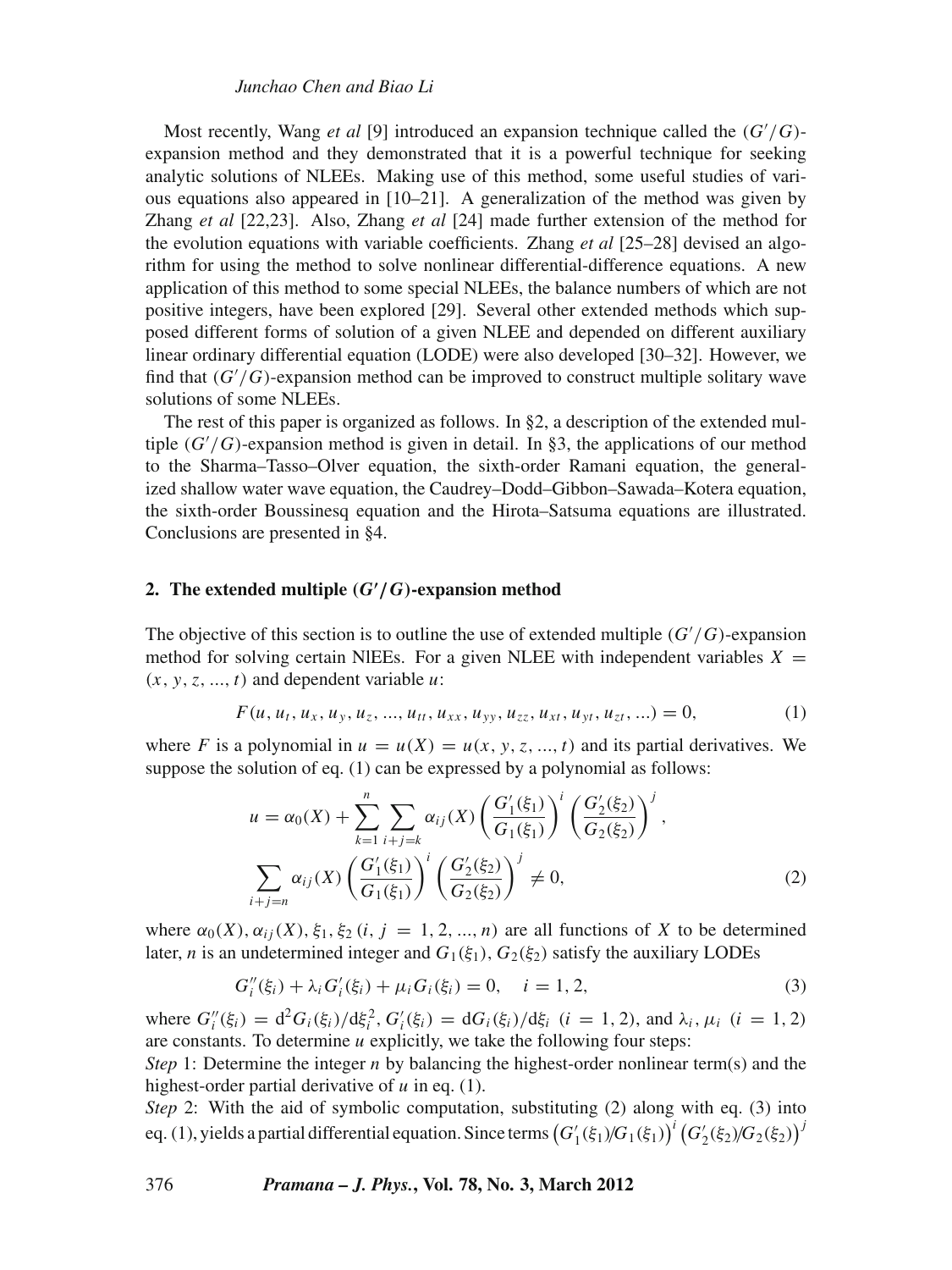$(i = 0, 1, 2...; i = 0, 1, 2...)$  in the partial differential equation are linearly independent, a set of over-determined partial differential equations about the unknown variables  $\{\alpha_0(X),\}$  $\alpha_{ij}(X)$ ,  $\xi_1$ ,  $\xi_2$  (*i*, *j* = 1, 2, ..., *n*)} can be derived by vanishing the coefficients of the terms  $(G'_{1}(\xi_{1})/G_{1}(\xi_{1}))^{i}$   $(G'_{2}(\xi_{2})/G_{2}(\xi_{2}))^{j}$   $(i = 0, 1, 2...; j = 0, 1, 2...).$ 

*Step* 3: Solve the system of over-determined partial differential equations obtained in Step 2 for the unknown variables  $\{\alpha_0(X), \alpha_{ij}(X), \xi_1, \xi_2 \ (i, j = 1, 2, ..., n)\}.$ 

*Step* 4: Utilizing the results obtained in the previous steps, a series of explicitly exact solutions of eq. (1) are obtained immediately.

*Remark* 1. It is necessary to point out that our method is different from the general  $(G'/G)$ -expansion method. In our method, we introduce two independent variables  $\xi_1$ and  $\xi_2$ , and therefore, double solitary-like wave solutions and some other complexiton solutions for certain NLEEs can be obtained. However, if we set  $\alpha_{ii}(X) = 0$ ,  $i =$ 1, 2, ..., *n* when  $j = 1, 2, ..., n$ , our method immediately reduces to the general  $(G'/G)$ expansion method.

*Remark* 2. Some new developments of our method are listed as follows:

(I) The form of solution (2) of NLEE may be assumed a more generalized form:

$$
u = \alpha_0(X) + \sum_{k=1}^n \sum_{i+j=k} \alpha_{ij}(X) \left(\frac{G'_1(\xi_1)}{G_1(\xi_1)}\right)^i \left(\frac{G'_2(\xi_2)}{G_2(\xi_2)}\right)^j
$$
  
+ 
$$
\sum_{k=1}^n \sum_{i+j=k} \beta_{ij}(X) \left(\frac{G'_1(\xi_1)}{G_1(\xi_1)}\right)^{-i} \left(\frac{G'_2(\xi_2)}{G_2(\xi_2)}\right)^{-j},
$$
(4)

where  $\alpha_0(X)$ ,  $\alpha_{ij}(X)$ ,  $\beta_{ij}$ ,  $\xi_1$ ,  $\xi_2$ , *i*,  $j = 1, 2, ..., n$  are all functions of *X*.

(II) The form of solution (2) of NLEE may also be further developed into another generalized form:

$$
u = \sum_{k=0}^{n} \sum_{i_1+i_2+\cdots+i_m=k} \alpha_{i_1i_2\ldots i_m}(X) \left(\frac{G'_1(\xi_1)}{G_1(\xi_1)}\right)^{i_1} \cdots \left(\frac{G'_m(\xi_m)}{G_m(\xi_m)}\right)^{i_m},
$$
(5)

where  $\alpha_0(X)$ ,  $\alpha_{ij}(X)$ ,  $\xi_1$ ,  $\xi_2$ , *i*,  $j = 1, 2, ..., n$  are all functions of *X*. Then by using (5), multisoliton solutions and other multicomplexiton solutions of NLEEs will be derived.

(III) For the auxiliary LODEs (3), there are several other choices, such as Jacobi elliptic equation  $[G'(\xi)]^2 = h_0 + h_1 G^2(\xi) + h_2 G^4(\xi)$  [31], the third-order linear ordinary differential equation  $G'''(\xi) = k_0 G(\xi) + k_1 G'(\xi) + k_2 G''(\xi)$  [32], general Jacobi elliptic equations  $[G'(\xi)]^2 = l_0 + l_1 G(\xi) + l_2 G^2(\xi) + l_3 G^3(\xi) + h_4 G^4(\xi)$  [33] and so on. Thus, we can construct other novel exact solutions of NLEEs, such as multiple Jacobi elliptic function solutions, multiple Weierstrass elliptic function solutions and other types of complexiton solutions.

## **3. Applications of the extended multiple** *(G***-** */G)***-expansion method**

In this section, we shall apply the extended multiple  $(G'/G)$ -expansion method to construct exact solutions for some NLEEs in mathematical physics as follows.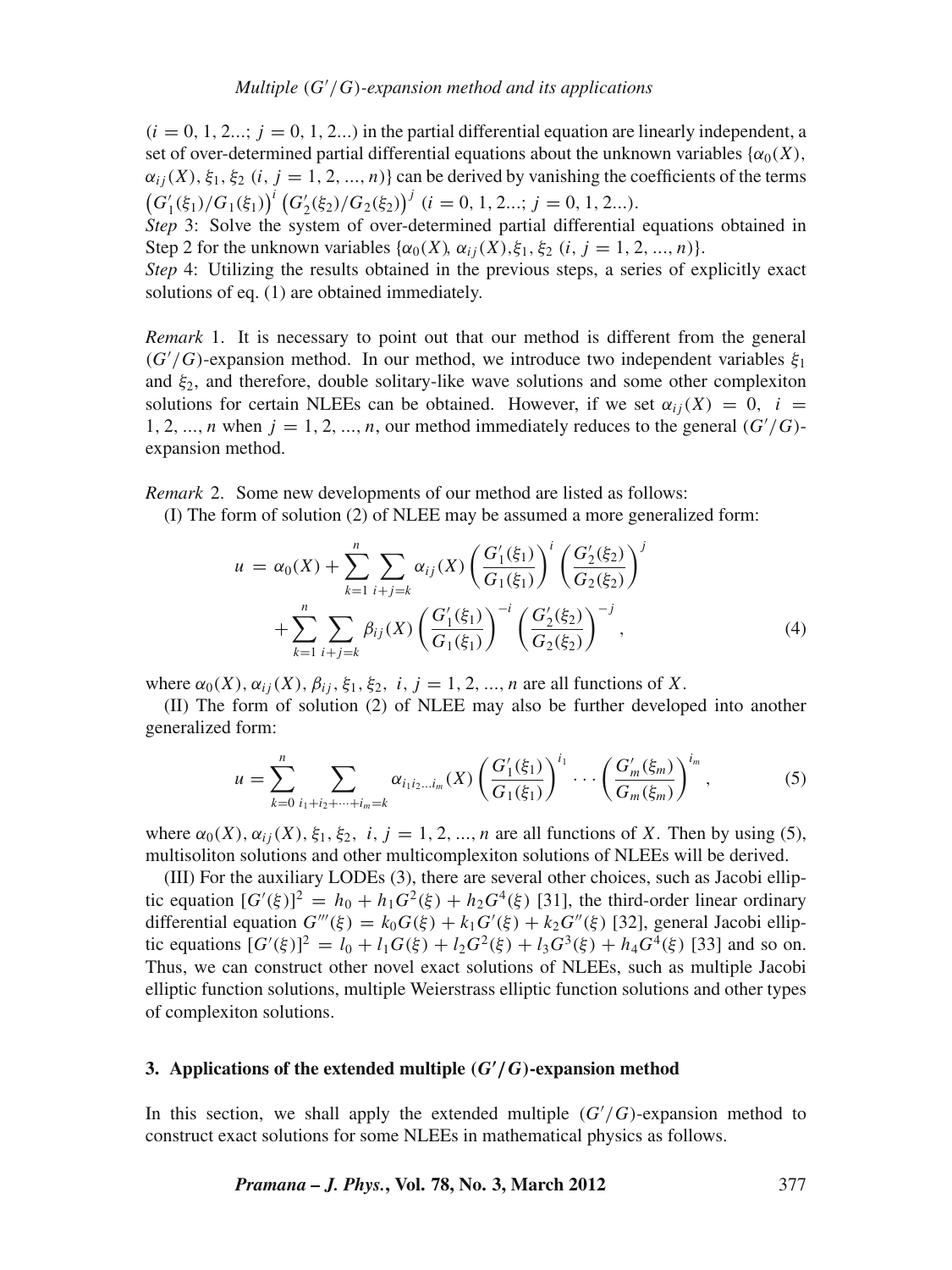For simplification, in the following subsections, we uniformly denote  $\begin{cases} \Delta_1 = \lambda_1^2 - 4\mu_1, \\ \lambda_2 = \lambda_2^2 - 4\mu_2. \end{cases}$  $\Delta_2 = \lambda_2^2 - 4\mu_2,$ and  $\mu_1 \neq \mu_2$ .

#### 3.1 *The Sharma–Tasso–Ol*v*er equation*

We start with the Sharma–Tasso–Olver (STO) equation [32,34–36] of the form

$$
u_t + 3\alpha u^2 u_x + \frac{3}{2}\alpha u_{xx}^2 + \alpha u_{xxx} = 0, \tag{6}
$$

where  $\alpha$  is an arbitrary real constant, which is a prominent double nonlinear dispersive model and comprises of the linear dispersive term  $\alpha u_{xxx}$  and the double nonlinear terms  $3\alpha u^2 u_x$  and  $\frac{3}{2}\alpha u_{xx}^2$ .

Balancing the highest-order partial derivative term and the highest-order nonlinear term of eq. (6), we suppose that the solution of eq. (6) is of the form

$$
u = A_1 \left( \frac{G_1'(\xi_1)}{G_1(\xi_1)} \right) + A_0 + a_1 \left( \frac{G_2'(\xi_2)}{G_2(\xi_2)} \right),\tag{7}
$$

where  $\xi_1, \xi_2, A_1, A_0, a_1$  are functions of  $\{x, t\}$  to be determined, and  $G_1(\xi_1), G_2(\xi_2)$ satisfy eq.  $(3)$ .

With the aid of symbolic computation, substituting eq. (7) along with eq. (3) into eq. (6) yields a partial differential equation. Then vanishing the coefficients of terms  $(G'_{1}(\xi_{1})/G_{1}(\xi_{1}))^{i}(G'_{2}(\xi_{2})/G_{2}(\xi_{2}))^{j}$  (*i* = 0, 1, 2...; *j* = 0, 1, 2...) of the partial differential equation, yields a set of over-determined partial differential equations with respect to  $\{\xi_1, \xi_2, A_1, A_0, a_1\}$ . Solving these over-determined partial differential equations, the following results are obtained:

$$
A_1 = F_1, \quad a_1 = F_2, \quad A_0 = \frac{\lambda_1 F_1 + \lambda_2 F_2}{2}, \tag{8}
$$

$$
\xi_1 = F_1 x - \frac{\alpha F_1 \left( F_1^2 \Delta_1 + 3F_2^2 \Delta_2 \right) t}{4} + F_3, \tag{9}
$$

$$
\xi_2 = F_2 x - \frac{\alpha F_2 \left( F_2^2 \Delta_2 + 3F_1^2 \Delta_1 \right) t}{4} + F_4,\tag{10}
$$

where  $F_1$ ,  $F_2$ ,  $F_3$  and  $F_4$  are arbitrary constants.

Therefore, the general form of solution of STO equation (6) can be expressed by

$$
u = F_1 \left( \frac{G_1'(\xi_1)}{G_1(\xi_1)} \right) + \frac{\lambda_1 F_1 + \lambda_2 F_2}{2} + F_2 \left( \frac{G_2'(\xi_2)}{G_2(\xi_2)} \right),\tag{11}
$$

where  $F_1$  and  $F_2$  are arbitrary constants, and  $\xi_1$  and  $\xi_2$  are determined using eqs (9) and (10).

In what follows, from the explicit solutions of the auxiliary LODEs (3), which depend on different choices of  $\lambda_1, \mu_1, \lambda_2$  and  $\mu_2$ , a series of complexiton solutions of eq. (6) can be constructed immediately.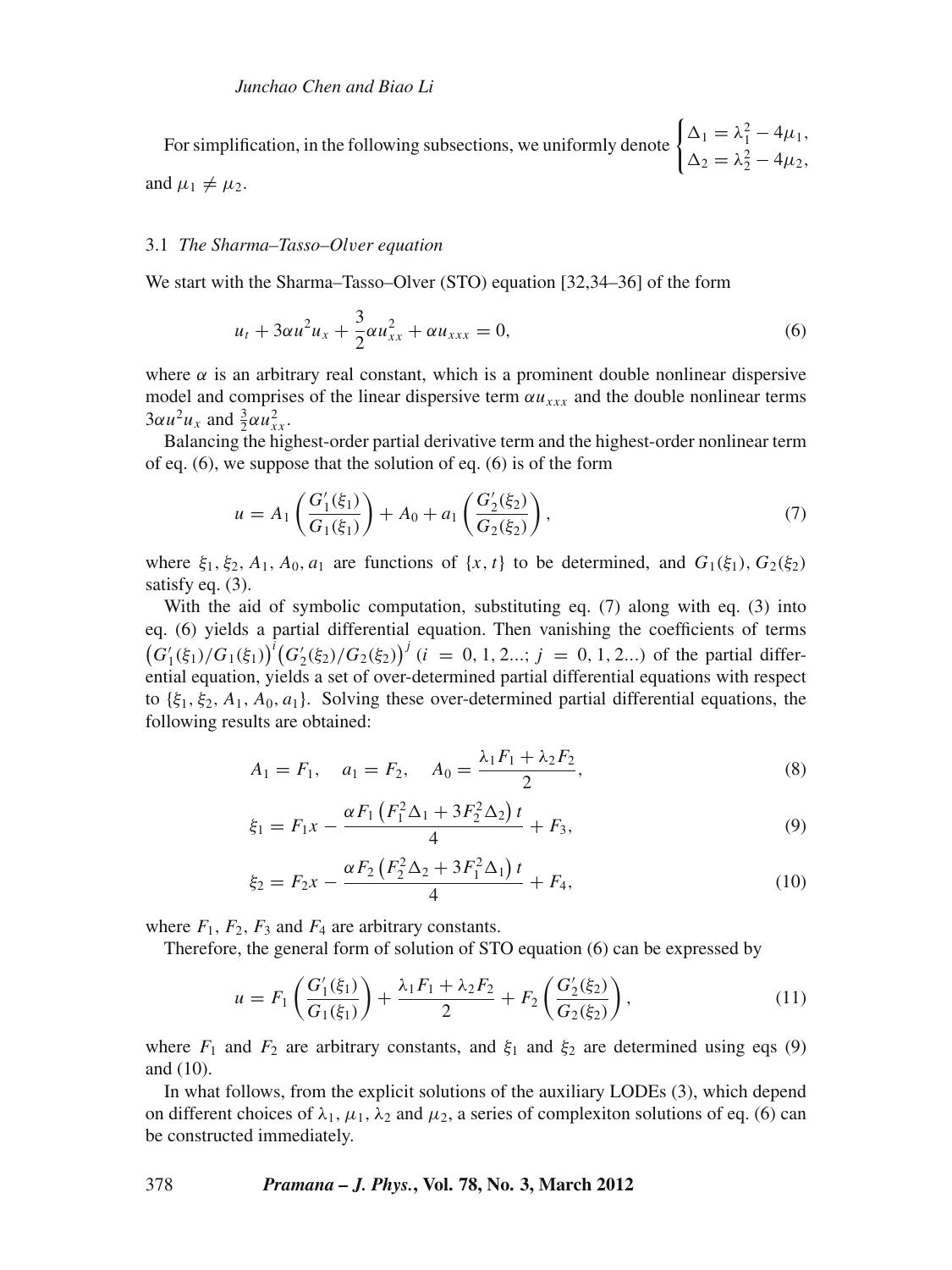(I) Setting  $\begin{cases} \Delta_1 > 0, \\ \Delta_2 > 0, \end{cases}$  the complexiton solutions consisting of hyperbolic functions can be derived as

$$
u_1 = \frac{F_1\sqrt{\Delta_1}}{2} \left( \frac{M_1 \cosh\left(\frac{\sqrt{\Delta_1}}{2}\xi_1\right) + M_2 \sinh\left(\frac{\sqrt{\Delta_1}}{2}\xi_1\right)}{M_1 \sinh\left(\frac{\sqrt{\Delta_1}}{2}\xi_1\right) + M_2 \cosh\left(\frac{\sqrt{\Delta_1}}{2}\xi_1\right)} \right) + \frac{F_2\sqrt{\Delta_2}}{2} \left( \frac{N_1 \cosh\left(\frac{\sqrt{\Delta_2}}{2}\xi_2\right) + N_2 \sinh\left(\frac{\sqrt{\Delta_2}}{2}\xi_2\right)}{N_1 \sinh\left(\frac{\sqrt{\Delta_2}}{2}\xi_2\right) + N_2 \cosh\left(\frac{\sqrt{\Delta_2}}{2}\xi_2\right)} \right),
$$
\n(12)

where  $F_1$ ,  $F_2$ ,  $M_1$ ,  $M_2$ ,  $N_1$  and  $N_2$  are arbitrary constants, and  $\xi_1$  and  $\xi_2$  are determined using eqs  $(9)$  and  $(10)$ .

If  $M_2 \neq 0$ ,  $N_2 \neq 0$ ,  $M_2^2 > M_1^2$ ,  $N_2^2 > N_1^2$ , the double solitary-like wave solution can be obtained as

$$
u_1 = \frac{F_1\sqrt{\Delta_1}}{2}\tanh\left(\frac{\sqrt{\Delta_1}}{2}\xi_1 + \xi_{10}\right) + \frac{F_2\sqrt{\Delta_2}}{2}\tanh\left(\frac{\sqrt{\Delta_2}}{2}\xi_2 + \xi_{20}\right),\tag{13}
$$

with  $\xi_{10} = \tanh^{-1}(M_1/M_2)$  and  $\xi_{20} = \tanh^{-1}(N_1/N_2)$ .

(II) Setting  $\begin{cases} \Delta_1 < 0, \\ \Delta_2 < 0, \end{cases}$  the complexiton solutions consisting of trigonometric func-

tions can be derived as

$$
u_2 = \frac{F_1\sqrt{-\Delta_1}}{2} \left( \frac{M_1 \cos\left(\frac{\sqrt{-\Delta_1}}{2}\xi_1\right) - M_2 \sin\left(\frac{\sqrt{-\Delta_1}}{2}\xi_1\right)}{M_1 \sin\left(\frac{\sqrt{-\Delta_1}}{2}\xi_1\right) + M_2 \cos\left(\frac{\sqrt{-\Delta_1}}{2}\xi_1\right)} \right) + \frac{F_2\sqrt{-\Delta_2}}{2} \left( \frac{N_1 \cos\left(\frac{\sqrt{-\Delta_2}}{2}\xi_2\right) - N_2 \sin\left(\frac{\sqrt{-\Delta_2}}{2}\xi_2\right)}{N_1 \sin\left(\frac{\sqrt{-\Delta_2}}{2}\xi_2\right) + N_2 \cos\left(\frac{\sqrt{-\Delta_2}}{2}\xi_2\right)} \right), \tag{14}
$$

where  $F_1$ ,  $F_2$ ,  $M_1$ ,  $M_2$ ,  $N_1$  and  $N_2$  are arbitrary constants, and  $\xi_1$  and  $\xi_2$  are determined using eqs  $(9)$  and  $(10)$ .

(III) Setting  $\begin{cases} \Delta_1 > 0, \\ \Delta_2 = 0, \end{cases}$  the complexiton solutions consisting of hyperbolic functions and rational functions can be derived as

$$
u_3 = \frac{F_1\sqrt{\Delta_1}}{2} \left( \frac{M_1 \cosh\left(\frac{\sqrt{\Delta_1}}{2}\xi_1\right) + M_2 \sinh\left(\frac{\sqrt{\Delta_1}}{2}\xi_1\right)}{M_1 \sinh\left(\frac{\sqrt{\Delta_1}}{2}\xi_1\right) + M_2 \cosh\left(\frac{\sqrt{\Delta_1}}{2}\xi_1\right)} \right) + \frac{F_2 N_2}{N_1 + N_2 \xi_2},
$$
\n(15)

with

$$
\xi_1 = F_1 x - \frac{\alpha F_1 F_1^2 \Delta_1 t}{4} + F_3, \quad \xi_2 = F_2 x - \frac{3\alpha F_2 F_1^2 \Delta_1 t}{4} + F_4,\tag{16}
$$

where  $F_1$ ,  $F_2$ ,  $F_3$ ,  $F_4$ ,  $M_1$ ,  $M_2$ ,  $N_1$  and  $N_2$  are arbitrary constants.

*Pramana – J. Phys.***, Vol. 78, No. 3, March 2012** 379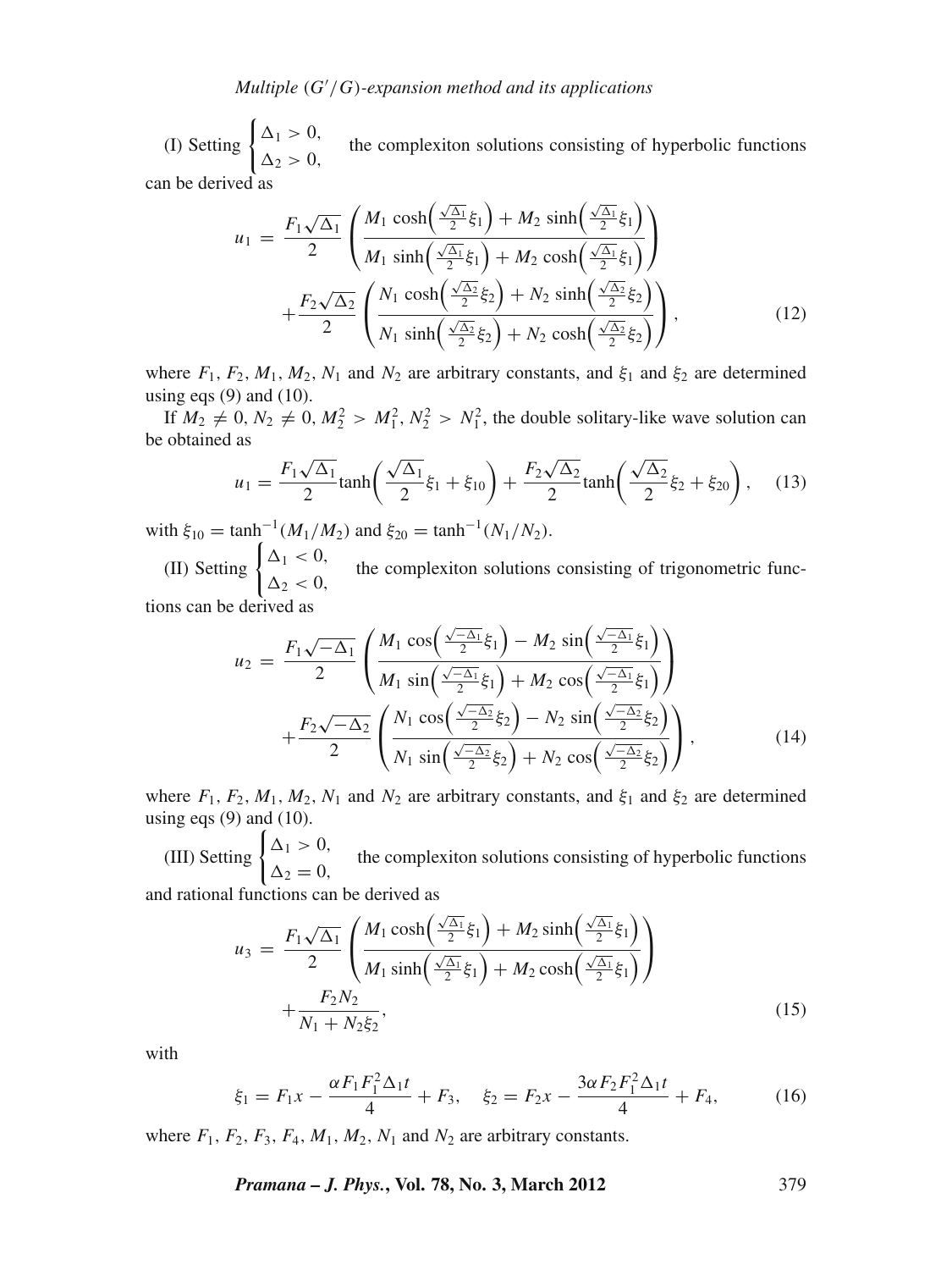(IV) Setting  $\begin{cases} \Delta_1 < 0, \\ \Delta_2 = 0, \end{cases}$  the complexiton solutions consisting of trigonometric func-

tions and rational functions can be derived as

$$
u_4 = \frac{F_1\sqrt{-\Delta_1}}{2} \left( \frac{M_1 \cos\left(\frac{\sqrt{-\Delta_1}}{2}\xi_1\right) - M_2 \sin\left(\frac{\sqrt{-\Delta_1}}{2}\xi_1\right)}{M_1 \sin\left(\frac{\sqrt{-\Delta_1}}{2}\xi_1\right) + M_2 \cos\left(\frac{\sqrt{-\Delta_1}}{2}\xi_1\right)} \right) + \frac{F_2 N_2}{N_1 + N_2 \xi_2},
$$
\n(17)

where  $F_1$ ,  $F_2$ ,  $F_3$ ,  $F_4$ ,  $M_1$ ,  $M_2$ ,  $N_1$  and  $N_2$  are arbitrary constants, and  $\xi_1$  and  $\xi_2$  are determined using (16).

When setting  $\begin{cases} \Delta_1 > 0 \\ \Delta_2 < 0 \end{cases}$ ,  $\begin{cases} \Delta_1 < 0 \\ \Delta_2 > 0 \end{cases},$  $\begin{cases} \Delta_1 = 0 \\ \Delta_2 > 0 \end{cases}$  $\begin{cases} \Delta_1 = 0 \\ \Delta_2 < 0 \end{cases}$ , some other complexiton

solutions of eq. (6) can be derived similarly. We omit them here for convenience.

In fact, there are  $2<sup>3</sup>$  groups of complexiton solutions for eq. (6) in all. Similarly,  $2<sup>3</sup>$ groups of complexiton solutions for every equation in the following can be derived. For brevity, we only list one group of corresponding solutions for every equation.

### 3.2 *The sixth-order Ramani equation*

In this subsection we consider the sixth-order nonlinear Ramani equation, or the KdV6 equation [37–39], given by

$$
u_{xxxxxx} + 15u_x u_{xxxxx} + 15u_{xx} u_{xxx} + 45u_x^2 u_{xx}
$$
  
-5(u\_{xxxt} + 3u\_x u\_{xt} + 3u\_t u\_{xx}) - 5u\_{tt} = 0. (18)

Balancing the highest-order partial derivative term and the highest-order nonlinear term of eq. (18), we suppose that the solution of eq. (18) is of the form

$$
u = A_1 \left( \frac{G_1'(\xi_1)}{G_1(\xi_1)} \right) + A_0 + a_1 \left( \frac{G_2'(\xi_2)}{G_2(\xi_2)} \right),\tag{19}
$$

where  $\xi_1, \xi_2, A_1, A_0, a_1$  are functions of  $\{x, t\}$  to be determined, and  $G_1(\xi_1), G_2(\xi_2)$ satisfy eq.  $(3)$ .

By using the same procedure as in §3.1, the general solutions of sixth-order nonlinear Ramani equation (18) can be derived as follows:

$$
u = 2F_1 \left( \frac{G_1'(\xi_1)}{G_1(\xi_1)} \right) + A_0 + 2F_2 \left( \frac{G_2'(\xi_2)}{G_2(\xi_2)} \right),\tag{20}
$$

with

$$
A_0 = -\frac{3}{25} \left( F_1^4 \Delta_1^2 + 3F_1^2 F_2^2 \Delta_1^2 \Delta_2^2 + F_2^4 \Delta_2^2 \right) t + F_5, \tag{21}
$$

$$
\xi_1 = F_1 x + \frac{1}{5} F_1 \big( 3F_2^2 \Delta_2 + 2F_1^2 \Delta_1 \big) t + F_3,\tag{22}
$$

$$
\xi_2 = F_2 x + \frac{1}{5} F_2 (3F_1^2 \Delta_1 + 2F_2^2 \Delta_2) t + F_4,
$$
\n(23)

where  $F_1$ ,  $F_2$ ,  $F_3$ ,  $F_4$  and  $F_5$  are arbitrary constants.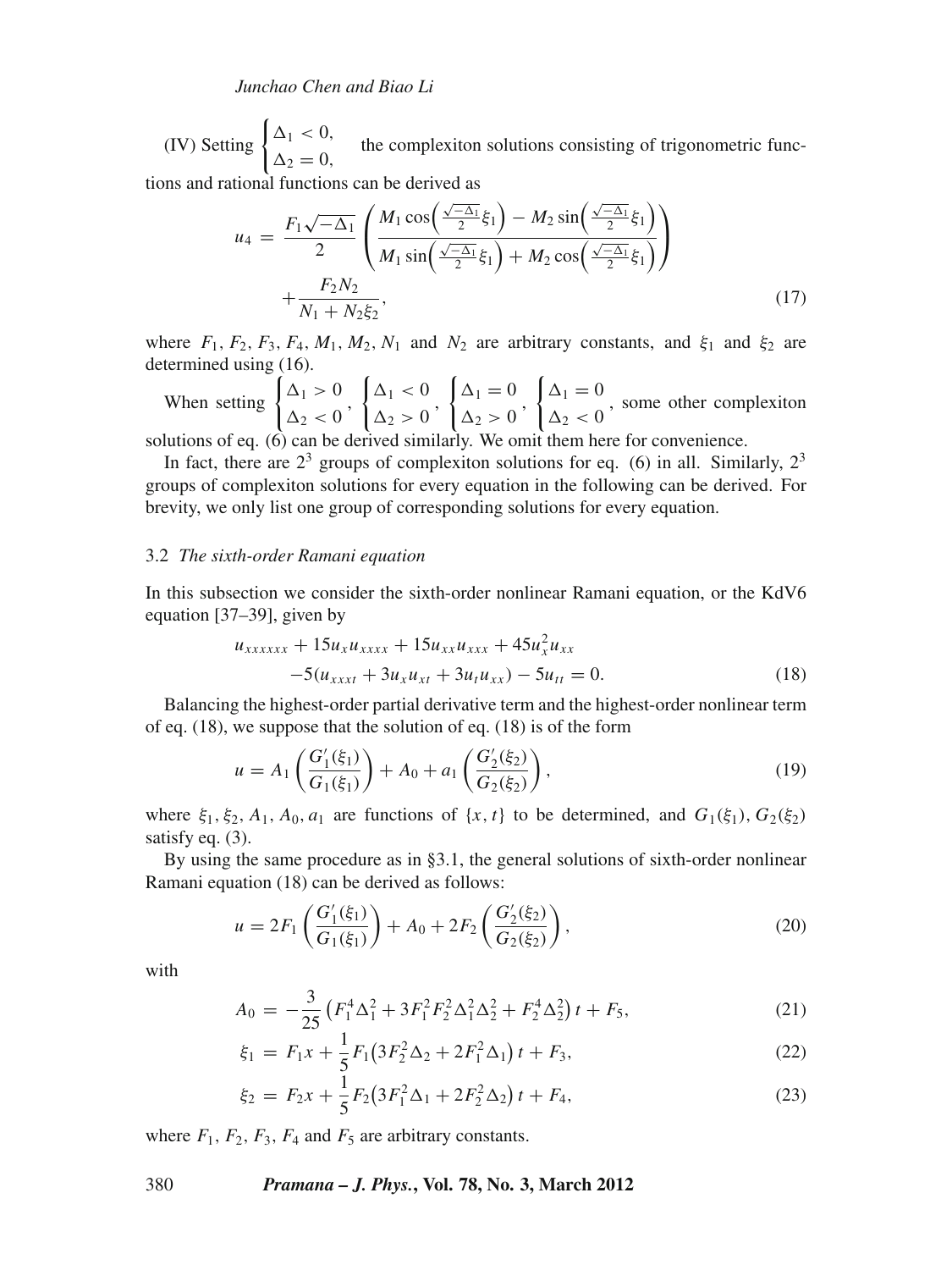## *Multiple* (*G* /*G*)*-expansion method and its applications*

Setting  $\begin{cases} \Delta_1 > 0 \\ \Delta_2 > 0 \end{cases}$ , the complexiton solutions consisting of hyperbolic functions can be derived as

$$
u_1 = A_0 - (\lambda_1 F_1 + \lambda_2 F_2)
$$
  
+  $F_1 \sqrt{\Delta_1} \left( \frac{M_1 \cosh\left(\frac{\sqrt{\Delta_1}}{2} \xi_1\right) + M_2 \sinh\left(\frac{\sqrt{\Delta_1}}{2} \xi_1\right)}{M_1 \sinh\left(\frac{\sqrt{\Delta_1}}{2} \xi_1\right) + M_2 \cosh\left(\frac{\sqrt{\Delta_1}}{2} \xi_1\right)} \right)$   
+  $F_2 \sqrt{\Delta_2} \left( \frac{N_1 \cosh\left(\frac{\sqrt{\Delta_2}}{2} \xi_2\right) + N_2 \sinh\left(\frac{\sqrt{\Delta_2}}{2} \xi_2\right)}{N_1 \sinh\left(\frac{\sqrt{\Delta_2}}{2} \xi_2\right) + N_2 \cosh\left(\frac{\sqrt{\Delta_2}}{2} \xi_2\right)} \right),$  (24)

where  $F_1$ ,  $F_2$ ,  $M_1$ ,  $M_2$ ,  $N_1$  and  $N_2$  are arbitrary constants, and  $A_0$ ,  $\xi_1$  and  $\xi_2$  are determined using  $(21)$ – $(23)$ .

If  $M_2 \neq 0$ ,  $N_2 \neq 0$ ,  $M_2^2 > M_1^2$ ,  $N_2^2 > N_1^2$ , the double solitary-like wave solution can be obtained as

$$
u_1 = A_0 - (\lambda_1 F_1 + \lambda_2 F_2) + F_1 \sqrt{\Delta_1} \tanh\left(\frac{\sqrt{\Delta_1}}{2} \xi_1 + \xi_{10}\right) + F_2 \sqrt{\Delta_2} \tanh\left(\frac{\sqrt{\Delta_2}}{2} \xi_2 + \xi_{20}\right),
$$
 (25)

with  $\xi_{10} = \tanh^{-1}(M_1/M_2)$  and  $\xi_{20} = \tanh^{-1}(N_1/N_2)$ .

#### 3.3 *The generalized shallow water wa*v*e equation*

In this subsection we study the generalized shallow water wave (GSWW) equation [12, 40],

$$
u_{xxxt} + \alpha u_x u_{xt} + \beta u_t u_{xx} - u_{xt} - \gamma u_{xx} = 0, \tag{26}
$$

where  $\alpha$ ,  $\beta$  and  $\gamma$  are arbitrary, nonzero constants.

Balancing the highest-order partial derivative term and the highest-order nonlinear term of eq. (26), we suppose that the solution of eq. (26) is of the form

$$
u = A_1 \left( \frac{G_1'(\xi_1)}{G_1(\xi_1)} \right) + A_0 + a_1 \left( \frac{G_2'(\xi_2)}{G_2(\xi_2)} \right),\tag{27}
$$

where  $\xi_1, \xi_2, A_1, A_0, a_1$  are functions of  $\{x, t\}$  to be determined, and  $G_1(\xi_1), G_2(\xi_2)$ satisfy eq. (3).

By using the same procedure as in §3.1, the general solutions of GSWW equation (26) can be derived as follows:

$$
u = \frac{6F_1}{\alpha} \left( \frac{G_1'(\xi_1)}{G_1(\xi_1)} \right) + A_0 + \frac{6\delta \sqrt{\Delta_2 (2 - F_1^2 \Delta_1)}}{\alpha \Delta_2} \left( \frac{G_2'(\xi_2)}{G_2(\xi_2)} \right),
$$
(28)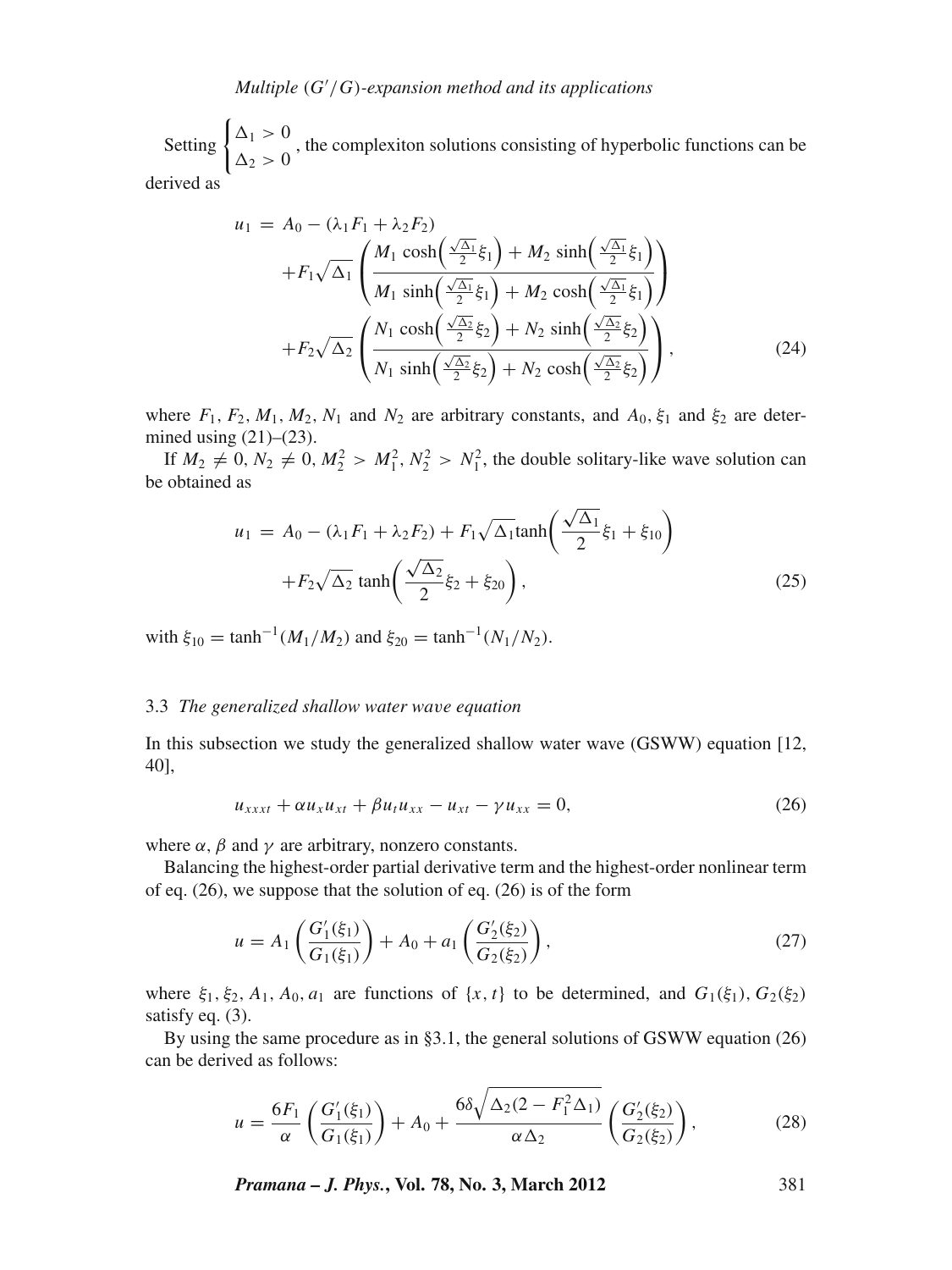with

$$
\gamma = k\alpha, \ \beta = \alpha, \ \ A_0 = \frac{1 - F_1^2 \Delta_1}{F_1 \alpha} p_0(t) + kt + F_3,
$$
\n(29)

$$
\xi_1 = F_1 x + p_0(t), \quad \xi_2 = \frac{\delta \sqrt{\Delta_2 (2 - F_1^2 \Delta_1) [F_1 x + p_0(t)]}}{\Delta_2 F_1} + F_2,
$$
\n(30)

where  $F_1$ ,  $F_2$ ,  $F_3$  and *k* are arbitrary constants,  $\delta = \pm 1$  and  $p_0(t)$  is an arbitrary function of *t*.

Setting  $\begin{cases} \Delta_1 > 0 \\ \Delta_2 > 0 \end{cases}$ , the complexiton solutions consisting of hyperbolic functions can be derived as

$$
u_1 = A_0 - \frac{3F_1\lambda_1}{\alpha} - \frac{3\delta\lambda_2\sqrt{\Delta_2(2 - F_1^2\Delta_1)}}{\alpha\Delta_2} + \frac{3F_1\sqrt{\Delta_1}}{\alpha} \left(\frac{M_1\cosh\left(\frac{\sqrt{\Delta_1}}{2}\xi_1\right) + M_2\sinh\left(\frac{\sqrt{\Delta_1}}{2}\xi_1\right)}{M_1\sinh\left(\frac{\sqrt{\Delta_1}}{2}\xi_1\right) + M_2\cosh\left(\frac{\sqrt{\Delta_1}}{2}\xi_1\right)}\right) + \frac{3\delta\sqrt{2 - F_1^2\Delta_1}}{\alpha} \left(\frac{N_1\cosh\left(\frac{\sqrt{\Delta_2}}{2}\xi_2\right) + N_2\sinh\left(\frac{\sqrt{\Delta_2}}{2}\xi_2\right)}{N_1\sinh\left(\frac{\sqrt{\Delta_2}}{2}\xi_2\right) + N_2\cosh\left(\frac{\sqrt{\Delta_2}}{2}\xi_2\right)}\right),
$$
\n(31)

where  $F_1$ ,  $M_1$ ,  $M_2$ ,  $N_1$  and  $N_2$  are arbitrary constants,  $\delta = \pm 1$ , and  $A_0$ ,  $\xi_1$  and  $\xi_2$  are determined using eqs (29) and (30).

If  $M_2 \neq 0$ ,  $N_2 \neq 0$ ,  $M_2^2 > M_1^2$ ,  $N_2^2 > N_1^2$ , the double solitary-like wave solution can be obtained as

$$
u_1 = A_0 - \frac{3F_1\lambda_1}{\alpha} - \frac{3\delta\lambda_2\sqrt{\Delta_2(2 - F_1^2\Delta_1)}}{\alpha\Delta_2} + \frac{3F_1\sqrt{\Delta_1}}{\alpha}\tanh\left(\frac{\sqrt{\Delta_1}}{2}\xi_1 + \xi_{10}\right) + \frac{3\delta\sqrt{2 - F_1^2\Delta_1}}{\alpha}\tanh\left(\frac{\sqrt{\Delta_2}}{2}\xi_2 + \xi_{20}\right),
$$
\n(32)

with  $\xi_{10} = \tanh^{-1}(M_1/M_2)$  and  $\xi_{20} = \tanh^{-1}(N_1/N_2)$ .

### 3.4 *The Caudrey–Dodd–Gibbon–Sawada–Kotera equation*

In this subsection, we study Caudrey–Dodd–Gibbon–Sawada–Kotera (CDGSK) equation [41,42]

$$
u_t + u_{xxxxx} + 5(uu_{xxx} + u_x u_{xx} + u^2 u_x) = 0.
$$
 (33)

382 *Pramana – J. Phys.***, Vol. 78, No. 3, March 2012**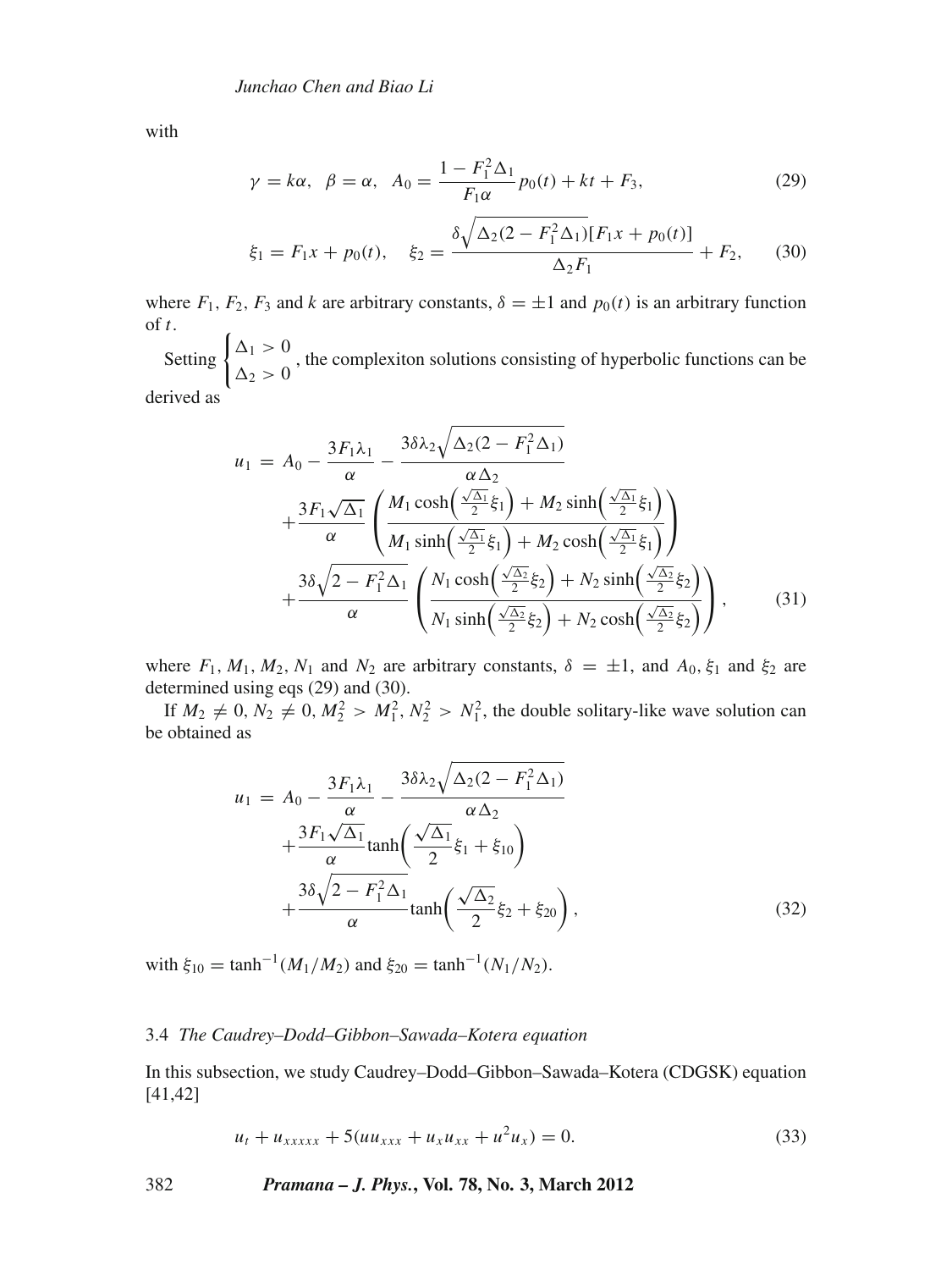Balancing the highest-order partial derivative term and the highest-order nonlinear term of eq. (33), we suppose that the solution of eq. (33) is of the form

$$
u = A_2 \left(\frac{G_1'(\xi_1)}{G_1(\xi_1)}\right)^2 + A_1 \left(\frac{G_1'(\xi_1)}{G_1(\xi_1)}\right) + A_0 + a_2 \left(\frac{G_2'(\xi_2)}{G_2(\xi_2)}\right)^2
$$
  
+a\_1 \left(\frac{G\_2'(\xi\_2)}{G\_2(\xi\_2)}\right) + a\_0 \left(\frac{G\_1'(\xi\_1)}{G\_1(\xi\_1)}\right) \left(\frac{G\_2'(\xi\_2)}{G\_2(\xi\_2)}\right), (34)

where  $\xi_1, \xi_2, A_2, A_1, A_0, a_2, a_1, a_0$  are functions of  $\{x, t\}$  to be determined, and  $G_1(\xi_1)$ ,  $G_2(\xi_2)$  satisfy eq. (3).

By using the same procedure as in §3.1, the general solutions of CDGSK equation (33) can be derived as follows:

$$
u = -6F_1^2 \left(\frac{G_1'(\xi_1)}{G_1(\xi_1)}\right)^2 - 6\lambda_1 F_1^2 \left(\frac{G_1'(\xi_1)}{G_1(\xi_1)}\right) + A_0 - 6F_2^2 \left(\frac{G_2'(\xi_2)}{G_2(\xi_2)}\right)^2 - 6\lambda_2 F_2^2 \left(\frac{G_2'(\xi_2)}{G_2(\xi_2)}\right),
$$
\n(35)

with

$$
A_0 = F_1^2 \Delta_1 + F_2^2 \Delta_2 - \frac{3}{2} \left( F_1^2 \lambda_1^2 + F_2^2 \lambda_2^2 \right), \tag{36}
$$

$$
\xi_1 = F_1 x + \frac{1}{4} F_1 \left( F_1^4 \Delta_1^2 - 5 F_2^2 \Delta_2^2 \right) t + F_3, \tag{37}
$$

$$
\xi_2 = F_2 x + \frac{1}{4} F_2 \left( F_2^4 \Delta_2^2 - 5 F_1^2 \Delta_1^2 \right) t + F_4,
$$
\n(38)

where  $F_1$ ,  $F_2$ ,  $F_3$  and  $F_4$  are arbitrary constants.

Setting  $\begin{cases} \Delta_1 > 0 \\ \Delta_2 > 0 \end{cases}$ , the complexiton solutions consisting of hyperbolic functions can be derived as

$$
u_1 = F_1^2 \Delta_1 + F_2^2 \Delta_2 - \frac{3\Delta_1 F_1^2}{2} \left( \frac{M_1 \cosh\left(\frac{\sqrt{\Delta_1}}{2} \xi_1\right) + M_2 \sinh\left(\frac{\sqrt{\Delta_1}}{2} \xi_1\right)}{M_1 \sinh\left(\frac{\sqrt{\Delta_1}}{2} \xi_1\right) + M_2 \cosh\left(\frac{\sqrt{\Delta_1}}{2} \xi_1\right)} \right)^2
$$

$$
- \frac{3\Delta_2 F_2^2}{2} \left( \frac{N_1 \cosh\left(\frac{\sqrt{\Delta_2}}{2} \xi_2\right) + N_2 \sinh\left(\frac{\sqrt{\Delta_2}}{2} \xi_2\right)}{N_1 \sinh\left(\frac{\sqrt{\Delta_2}}{2} \xi_2\right) + N_2 \cosh\left(\frac{\sqrt{\Delta_2}}{2} \xi_2\right)} \right)^2, \tag{39}
$$

where  $F_1$ ,  $F_2$ ,  $M_1$ ,  $M_2$ ,  $N_1$  and  $N_2$  are arbitrary constants, and  $\xi_1$  and  $\xi_2$  are determined using eqs (36)–(38).

If  $M_2 \neq 0$ ,  $N_2 \neq 0$ ,  $M_2^2 > M_1^2$ ,  $N_2^2 > N_1^2$ , the double solitary-like wave solution can be obtained as

$$
u_1 = -\frac{F_1^2 \Delta_1 + F_2^2 \Delta_2}{2} + \frac{3F_1^2 \Delta_1}{2} \operatorname{sech}^2\left(\frac{\sqrt{\Delta_1}}{2}\xi_1 + \xi_{10}\right) + \frac{3F_2^2 \Delta_2}{2} \operatorname{sech}^2\left(\frac{\sqrt{\Delta_2}}{2}\xi_2 + \xi_{20}\right),\tag{40}
$$

with  $\xi_{10} = \tanh^{-1}(M_1/M_2)$  and  $\xi_{20} = \tanh^{-1}(N_1/N_2)$ .

*Pramana – J. Phys.***, Vol. 78, No. 3, March 2012** 383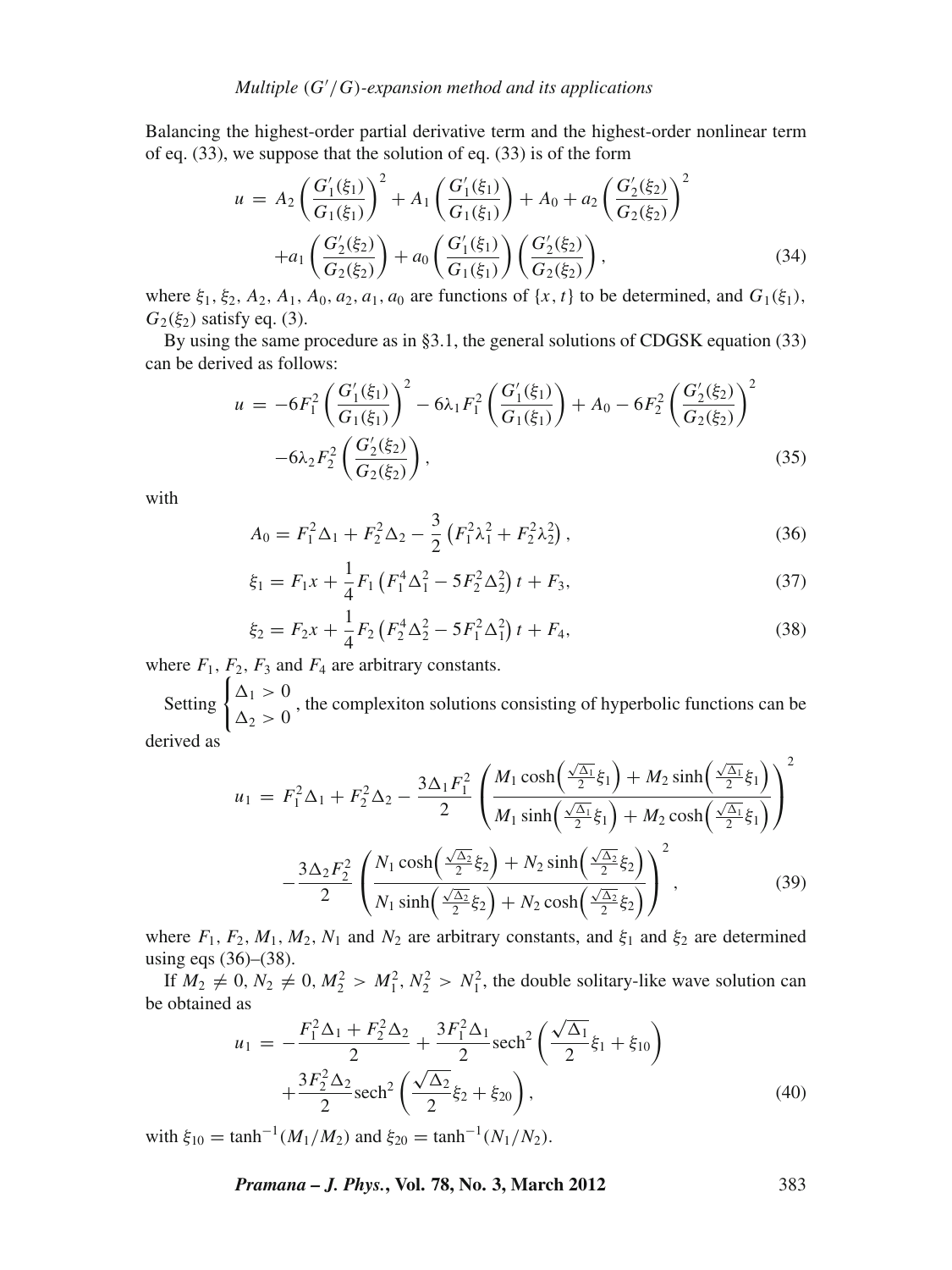#### 3.5 *The sixth-order Boussinesq equation*

In this subsection, we consider sixth-order Boussinesq (SB) equation [17,43]

$$
u_{tt} - u_{xx}
$$
  
-(15uu<sub>4x</sub> + 30u<sub>x</sub>u<sub>3x</sub> + 15u<sub>xx</sub><sup>2</sup> + 45u<sup>2</sup>u<sub>xx</sub> + 90uu<sub>x</sub><sup>2</sup> + u<sub>6x</sub>) = 0. (41)

Balancing the highest-order partial derivative term and the highest-order nonlinear term of eq. (41), we suppose that the solution of eq. (41) is of the form

$$
u = A_2 \left(\frac{G_1'(\xi_1)}{G_1(\xi_1)}\right)^2 + A_1 \left(\frac{G_1'(\xi_1)}{G_1(\xi_1)}\right) + A_0 + a_2 \left(\frac{G_2'(\xi_2)}{G_2(\xi_2)}\right)^2
$$

$$
+ a_1 \left(\frac{G_2'(\xi_2)}{G_2(\xi_2)}\right) + a_0 \left(\frac{G_1'(\xi_1)}{G_1(\xi_1)}\right) \left(\frac{G_2'(\xi_2)}{G_2(\xi_2)}\right), \tag{42}
$$

where  $\xi_1, \xi_2, A_2, A_1, A_0, a_2, a_1, a_0$  are functions of  $\{x, t\}$  to be determined, and  $G_1(\xi_1)$ ,  $G_2(\xi_2)$  satisfy eq. (3).

By using the same procedure as in §3.1, the general solutions of SB equation (41) can be derived as follows:

$$
u = -2F_1^2 \left(\frac{G_1'(\xi_1)}{G_1(\xi_1)}\right)^2 - 2F_1^2 \lambda_1 \left(\frac{G_1'(\xi_1)}{G_1(\xi_1)}\right) + A_0 - 2F_2^2 \left(\frac{G_2'(\xi_2)}{G_2(\xi_2)}\right)^2 - 2F_2^2 \lambda_2 \left(\frac{G_2'(\xi_2)}{G_2(\xi_2)}\right),
$$
\n(43)

with

$$
A_0 = \frac{1}{3} \left( F_1^2 \Delta_1 + F_2^2 \Delta_2 \right) - \frac{1}{2} \left( F_1^2 \lambda_1^2 + F_2^2 \lambda_2^2 \right), \tag{44}
$$

$$
\xi_1 = F_1 x + \frac{\delta_1 F_1}{2} \sqrt{4 + 5F_2^4 \Delta_2^2 - F_1^4 \Delta_1^2} t + F_3,\tag{45}
$$

$$
\xi_2 = F_2 x + \frac{\delta_2 F_2}{2} \sqrt{4 + 5F_1^4 \Delta_1^2 - F_2^4 \Delta_2^2} t + F_4,\tag{46}
$$

where  $F_1$ ,  $F_2$ ,  $F_3$  and  $F_4$  are arbitrary constants,  $\delta_1 = \pm 1$  and  $\delta_2 = \pm 1$ .

(I) Setting  $\begin{cases} \Delta_1 > 0 \\ \Delta_2 > 0 \end{cases}$ , the complexiton solutions consisting of hyperbolic functions can be derived as

$$
u_1 = \frac{F_1^2 \Delta_1 + F_2^2 \Delta_2}{3} - \frac{\Delta_1 F_1^2}{2} \left( \frac{M_1 \cosh\left(\frac{\sqrt{\Delta_1}}{2} \xi_1\right) + M_2 \sinh\left(\frac{\sqrt{\Delta_1}}{2} \xi_1\right)}{M_1 \sinh\left(\frac{\sqrt{\Delta_1}}{2} \xi_1\right) + M_2 \cosh\left(\frac{\sqrt{\Delta_1}}{2} \xi_1\right)} \right)^2 - \frac{\Delta_2 F_2^2}{2} \left( \frac{N_1 \cosh\left(\frac{\sqrt{\Delta_2}}{2} \xi_2\right) + N_2 \sinh\left(\frac{\sqrt{\Delta_2}}{2} \xi_2\right)}{N_1 \sinh\left(\frac{\sqrt{\Delta_2}}{2} \xi_2\right) + N_2 \cosh\left(\frac{\sqrt{\Delta_2}}{2} \xi_2\right)} \right)^2, \tag{47}
$$

where  $F_1$ ,  $F_2$ ,  $M_1$ ,  $M_2$ ,  $N_1$  and  $N_2$  are arbitrary constants, and  $\xi_1$  and  $\xi_2$  are determined using eqs  $(44)–(46)$ .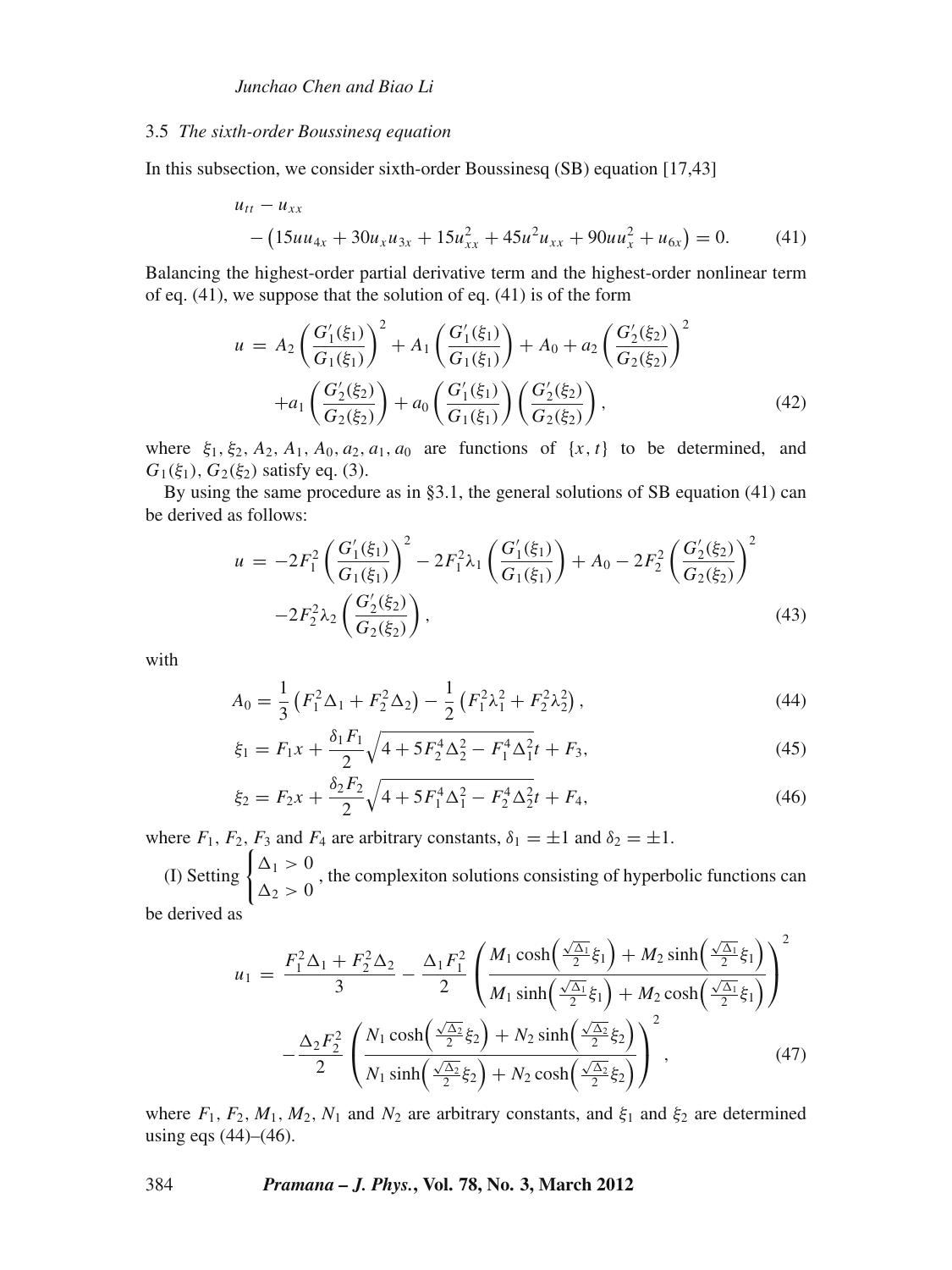If  $M_2 \neq 0$ ,  $N_2 \neq 0$ ,  $M_2^2 > M_1^2$ ,  $N_2^2 > N_1^2$ , the double solitary-like wave solution can be obtained as

$$
u_1 = -\frac{F_1^2 \Delta_1 + F_2^2 \Delta_2}{6} + \frac{F_1^2 \Delta_1}{2} \text{sech}^2 \left(\frac{\sqrt{\Delta_1}}{2} \xi_1 + \xi_{10}\right) + \frac{F_2^2 \Delta_2}{2} \text{sech}^2 \left(\frac{\sqrt{\Delta_2}}{2} \xi_2 + \xi_{20}\right),\tag{48}
$$

with  $\xi_{10} = \tanh^{-1}(M_1/M_2)$  and  $\xi_{20} = \tanh^{-1}(N_1/N_2)$ .

### 3.6 *The Hirota–Satsuma equations*

In this subsection, we consider the Hirota–Satsuma(HS) equations [9,44,45],

$$
\begin{cases} u_t + 6\alpha u u_x - 2\gamma v v_x + \alpha u_{xxx} = 0, \\ v_t + 3\beta u v_x + \beta v_{xxx} = 0, \end{cases}
$$
 (49)

where  $\alpha$ ,  $\beta$  and  $\gamma$  are arbitrary, nonzero constants.

Balancing the highest-order partial derivative term and the highest-order nonlinear term of eq. (49), we suppose that the solutions of eq. (49) is of the form

$$
\begin{cases}\nu = A_2 \left(\frac{G_1'(\xi_1)}{G_1(\xi_1)}\right)^2 + A_1 \left(\frac{G_1'(\xi_1)}{G_1(\xi_1)}\right) + A_0 + a_2 \left(\frac{G_2'(\xi_2)}{G_2(\xi_2)}\right)^2 \\
+ a_1 \left(\frac{G_2'(\xi_2)}{G_2(\xi_2)}\right) + a_0 \left(\frac{G_1'(\xi_1)}{G_1(\xi_1)}\right) \left(\frac{G_2'(\xi_2)}{G_2(\xi_2)}\right), \\
v = B_2 \left(\frac{G_1'(\xi_1)}{G_1(\xi_1)}\right)^2 + B_1 \left(\frac{G_1'(\xi_1)}{G_1(\xi_1)}\right) + B_0 + b_2 \left(\frac{G_2'(\xi_2)}{G_2(\xi_2)}\right)^2 \\
+ b_1 \left(\frac{G_2'(\xi_2)}{G_2(\xi_2)}\right) + b_0 \left(\frac{G_1'(\xi_1)}{G_1(\xi_1)}\right) \left(\frac{G_2'(\xi_2)}{G_2(\xi_2)}\right),\n\end{cases
$$
\n(50)

where  $\xi_1, \xi_2, A_2, A_1, A_0, a_2, a_1, a_0, B_2, B_1, B_0, b_2, b_1, b_0$  are functions of  $\{x, t\}$  to be determined, and  $G_1(\xi_1)$ ,  $G_2(\xi_2)$  satisfy eq. (3).

By using the same procedure as in §3.1, the general solutions of HS equation (49) can be derived as follows:

$$
\begin{cases}\nu = -2F_1^2 \left( \frac{G_1'(\xi_1)}{G_1(\xi_1)} \right)^2 - 2\lambda_1 F_1^2 \left( \frac{G_1'(\xi_1)}{G_1(\xi_1)} \right) + A_0 \\
-2F_2^2 \left( \frac{G_2'(\xi_2)}{G_2(\xi_2)} \right)^2 - 2\lambda_2 F_2^2 \left( \frac{G_2'(\xi_2)}{G_2(\xi_2)} \right), \\
v = \frac{F_3 \lambda_2}{2} \left( \frac{G_1'(\xi_1)}{G_1(\xi_1)} \right) + B_0 + \frac{F_3 \lambda_1}{2} \left( \frac{G_2'(\xi_2)}{G_2(\xi_2)} \right) \\
+ F_3 \left( \frac{G_1'(\xi_1)}{G_1(\xi_1)} \right) \left( \frac{G_2'(\xi_2)}{G_2(\xi_2)} \right),\n\end{cases} \tag{51}
$$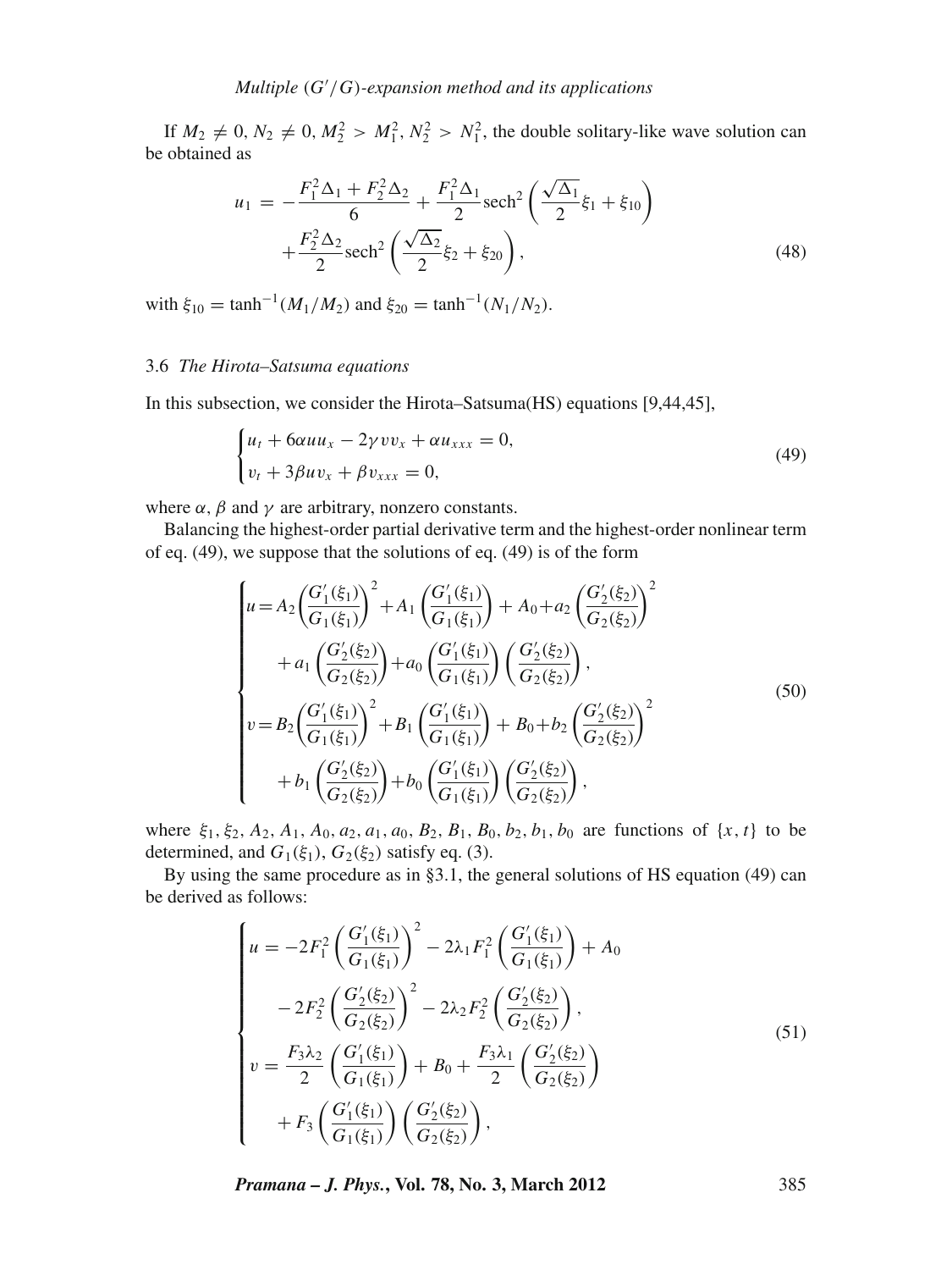with

$$
\alpha = -\frac{\beta}{2}, \quad \gamma = -\frac{12\beta F_1^2 F_2^2}{F_3^2}, \quad B_0 = \frac{F_3 \lambda_1 \lambda_2}{4}, \tag{52}
$$

$$
A_0 = -\frac{F_1^2 \Delta_1 + F_2^2 \Delta_2}{4} - \frac{F_1^2 \lambda_1^2 + F_2^2 \lambda_2^2}{2},
$$
\n<sup>(53)</sup>

$$
\xi_1 = F_1 x + \frac{1}{4} \beta F_1 \left( F_1^2 \Delta_1 - 3F_2^2 \Delta_2 \right) t + F_4, \tag{54}
$$

$$
\xi_2 = F_2 x + \frac{1}{4} \beta F_2 \left( F_2^2 \Delta_2 - 3F_1^2 \Delta_1 \right) t + F_5, \tag{55}
$$

where  $F_1$ ,  $F_2$ ,  $F_3$ ,  $F_4$  and  $F_5$  are arbitrary constants.

Setting  $\begin{cases} \Delta_1 > 0 \\ \Delta_2 > 0 \end{cases}$ , the complexiton solutions consisting of hyperbolic functions can be derived as

$$
\begin{cases}\nu_{1} = -\frac{F_{1}^{2} \Delta_{1} + F_{2}^{2} \Delta_{2}}{4} - \frac{\Delta_{1} F_{1}^{2}}{2} \left( \frac{M_{1} \cosh\left(\frac{\sqrt{\Delta_{1}}}{2}\xi_{1}\right) + M_{2} \sinh\left(\frac{\sqrt{\Delta_{1}}}{2}\xi_{1}\right)}{M_{1} \sinh\left(\frac{\sqrt{\Delta_{1}}}{2}\xi_{1}\right) + M_{2} \cosh\left(\frac{\sqrt{\Delta_{1}}}{2}\xi_{1}\right)} \right)^{2} \\
-\frac{\Delta_{2} F_{2}^{2}}{2} \left( \frac{N_{1} \cosh\left(\frac{\sqrt{\Delta_{2}}}{2}\xi_{2}\right) + N_{2} \sinh\left(\frac{\sqrt{\Delta_{2}}}{2}\xi_{2}\right)}{N_{1} \sinh\left(\frac{\sqrt{\Delta_{2}}}{2}\xi_{2}\right) + N_{2} \cosh\left(\frac{\sqrt{\Delta_{2}}}{2}\xi_{2}\right)} \right)^{2}, \\
v_{1} = \frac{F_{3} \sqrt{\Delta_{1} \Delta_{2}}}{4} \left( \frac{M_{1} \cosh\left(\frac{\sqrt{\Delta_{1}}}{2}\xi_{1}\right) + M_{2} \sinh\left(\frac{\sqrt{\Delta_{1}}}{2}\xi_{1}\right)}{M_{1} \sinh\left(\frac{\sqrt{\Delta_{1}}}{2}\xi_{1}\right) + M_{2} \cosh\left(\frac{\sqrt{\Delta_{1}}}{2}\xi_{1}\right)} \right)\n\times \left( \frac{N_{1} \cosh\left(\frac{\sqrt{\Delta_{2}}}{2}\xi_{2}\right) + N_{2} \sinh\left(\frac{\sqrt{\Delta_{2}}}{2}\xi_{2}\right)}{N_{1} \sinh\left(\frac{\sqrt{\Delta_{2}}}{2}\xi_{2}\right) + N_{2} \cosh\left(\frac{\sqrt{\Delta_{2}}}{2}\xi_{2}\right)} \right),\n\end{cases} (56)
$$

where  $F_1$ ,  $F_2$ ,  $F_3$ ,  $M_1$ ,  $M_2$ ,  $N_1$  and  $N_2$  are arbitrary constants, and  $\xi_1$  and  $\xi_2$  are determined using eqs (54) and (55).

If  $M_2 \neq 0$ ,  $N_2 \neq 0$ ,  $M_2^2 > M_1^2$ ,  $N_2^2 > N_1^2$ , the double solitary-like wave solution can be obtained as

$$
\begin{cases}\nu_1 = -\frac{3F_1^2 \Delta_1 + 3F_2^2 \Delta_2}{4} + \frac{F_1^2 \Delta_1}{2} \text{sech}^2 \left(\frac{\sqrt{\Delta_1}}{2} \xi_1 + \xi_{10}\right) \\
+ \frac{F_2^2 \Delta_2}{2} \text{sech}^2 \left(\frac{\sqrt{\Delta_2}}{2} \xi_2 + \xi_{20}\right), \\
v_1 = \frac{F_3 \sqrt{\Delta_1 \Delta_2}}{4} \tanh \left(\frac{\sqrt{\Delta_1}}{2} \xi_1 + \xi_{10}\right) \tanh \left(\frac{\sqrt{\Delta_2}}{2} \xi_2 + \xi_{20}\right),\n\end{cases} (57)
$$

with  $\xi_{10} = \tanh^{-1}(M_1/M_2)$  and  $\xi_{20} = \tanh^{-1}(N_1/N_2)$ .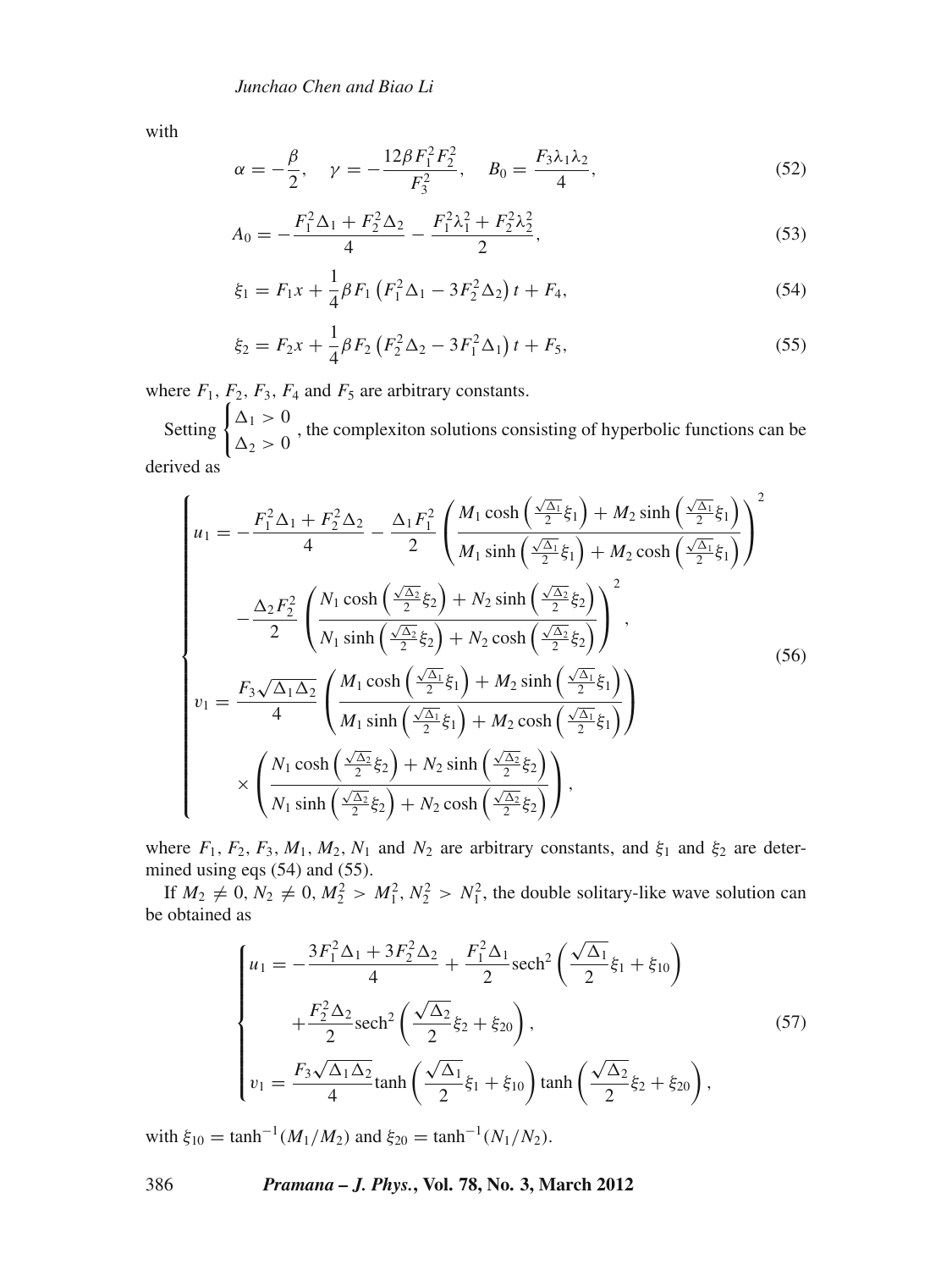### **4. Summary and discussions**

In summary, an extended multiple (*G* /*G*)-expansion method has been first proposed and then applied to the Sharma–Tasso–Olver equation, the sixth-order Ramani equation, the generalized shallow water wave equation, the Caudrey–Dodd–Gibbon–Sawada–Kotera equation, the sixth-order Boussinesq equation and the Hirota–Satsuma equations. With the aid of symbolic computation, a rich variety of complexiton solutions consisting of hyperbolic functions, trigonometric functions, rational functions and their mixture are obtained. When the parameters are taken as special values, the known double solitarylike wave solution are derived from the double hyperbolic function solution. In addition, this method can be used to obtain various complexiton solutions, especially multiple solitary-like wave solutions, for some high-dimensional and variable coefficients' NLEEs in mathematical physics.

### **Acknowledgements**

The authors would like to express their sincere thanks to editors and referees for their valuable suggestions and comments. This work is supported by Zhejiang Provincial Natural Science Foundations of China under Grant No Y6090592, National Natural Science Foundation of China under Grant Nos 11041003 and 10735030, Ningbo Natural Science Foundation under Grant Nos 2010A610095, 2010A610103 and 2009B21003, and K C Wong Magna Fund in Ningbo University.

### **References**

- [1] M J Ablowitz and P A Clarkson, *Soliton, nonlinear e*v*olution equations and in*v*erse scattering* (Cambridge University Press, New York, 1991)
- [2] V B Matveev and M A Salle, *Darboux transformation and solitons* (Springer, Berlin, 1991)
- [3] M R Miurs, *Bäcklund transformation* (Springer, Berlin, 1978)
- [4] R Hirota, *The direct method in soliton theory* (Cambridge University Press, Cambridge, 2004)
- [5] W Malfliet and W Hereman, *Phys. Scr.* **54**, 563 (1996)
- [6] G W Bluman and S Kumei, *Symmetries and differential equations* (Springer-Verlag, Berlin, 1989)
- [7] J Weiss, M Tabor and G Carnevale, *J. Math. Phys.* **24**, 522 (1983)
- [8] J H He and X H Wu, *Chaos, Solitons and Fractals* **30**, 700 (2006)
- [9] M L Wang, X Z Li and J L Zhang, *Phys. Lett.* **A372**, 417 (2008)
- [10] A Bekir, *Phys. Lett.* **A372**, 3400 (2008)
- [11] A Bekir and A C Cevikel, *Chaos, Solitons and Fractals* **41**, 1733 (2009)
- [12] E M E Zayeda and K A Gepreel, *J. Math. Phys.* **50**, 013502 (2008)
- [13] E M E Zayed and K A Gepreel, *Appl. Math. Comput.* **212**, 1 (2009)
- [14] M L Wang, J Zhang and X Li, *Appl. Math. Comput.* **206**, 321 (2008)
- [15] L X Li and M L Wang, *Appl. Math. Comput.* **208**, 440 (2009)
- [16] T Özis and ˙I Aslan, *Z. Naturforsch.* **64a**, 15 (2009)
- [17] ˙I Aslan and T. Özis, *Appl. Math. Comput.* **209**, 425 (2009)
- [18] ˙I Aslan and T Özis, *Appl. Math. Comput.* **211**, 531 (2009)
- [19] M Song and Y L Ge, *Comput. Math. Appl.* **60**, 1220 (2010)
- [20] H Kheiri, M R Moghaddam and V Vafaei, *Pramana J. Phys.* **76**, 831 (2011)